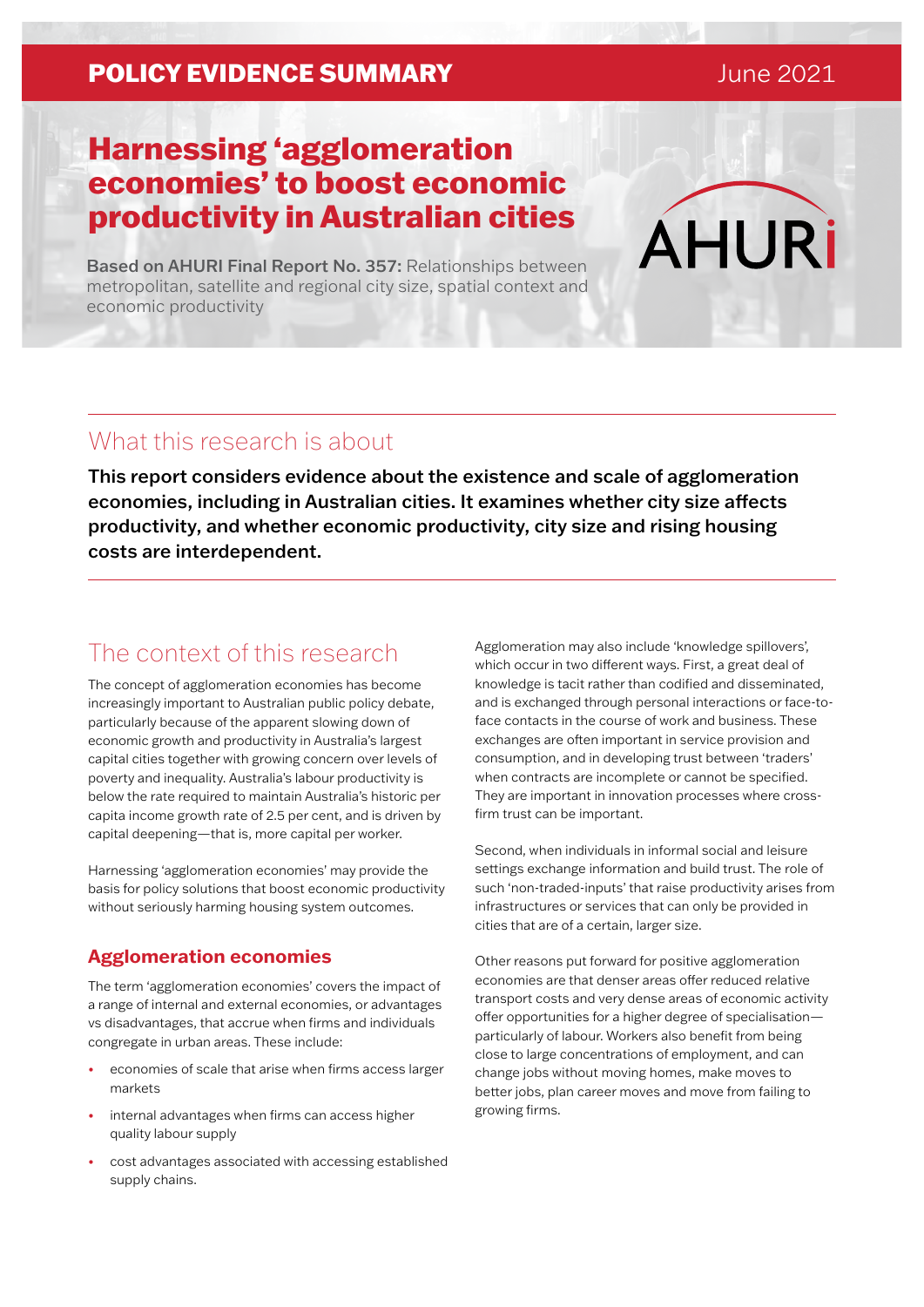### The key findings

#### **Evidence of agglomeration internationally**

In the USA, a 1 per cent higher population implies approximately 0.076 per cent higher per capita income. This impact seems small, but it is cumulative. That is, a city of 1 million people would imply a wage that is 7.6 per cent higher than a comparable city of 500,000.

The European data did not indicate agglomeration economies or any pattern of strengthening or weakening of such effects. It may be that structural factors in Europe mean that agglomeration economies are less of a factor for predicting average city incomes. This could be due to a 'borrowed size' effect of having large cities in great proximity, industrial structure or migration patterns, but further research would be required to draw any conclusions.

#### **Evidence of agglomeration — Australia**

There is currently little or no evidence about agglomeration effects on productivity for Australian cities. The Australian data is not conclusive, with a 1 per cent higher population implying approximately 0.06 per cent higher per capita income, but this is not statistically significant. Given the lack of significance, it cannot be concluded that agglomeration economies are any weaker in Australia or that they are non-existent—the data simply do not provide enough information. Even so, a city of 1 million people would imply a wage that is 6.3 per cent higher than a comparable city of 500,000.

#### **City scale and productivity**

Most of the published evidence on the relationship between city scale and productivity is from North America where there is a broad consensus that doubling population density increases wages by between 4 per cent and 13 per cent. One study showed that an increase in population density results in: higher wages; higher rent; greater pollution concentration; higher patent activity; higher consumption; greater preservation of green spaces; higher construction costs; higher skill wage gaps; and greater mortality risk.

However, the increase in population density also leads to reduced average vehicle mileage; reduced car use; reduced average speed; reduced energy consumption; reduced crime; reduced costs of providing local public services; and increased self-reported wellbeing.

#### **Are larger cities becoming less productive?**

Larger cities that had led national productivity growth are now reverting to average national performance. For instance, there have been claims in Sydney and Melbourne that creative cultural clusters and other skilled households and firms are being diverted by high costs and congestion in major metropolitan cores to smaller, lower-cost locations. Published evidence in North America noted that lower-cost new locations do not always best serve long-term innovation and productivity growth for the nation. The New Zealand Government has been concerned that productivity in Auckland, which led the NZ economy through the 1990s, has now fallen to below the national average.

A number of recent reports on commuting patterns within metropolitan areas, migration patterns from metropolitan areas to smaller cities and towns, and on the productivity effects of metropolitan housing shortages have all suggested a worrying possibility that housing-system outcomes are driving sub-optimal productivity outcomes.

"A number of recent reports on commuting patterns within metropolitan areas, migration patterns from metropolitan areas to smaller cities and towns, and on the productivity effects of metropolitan housing shortages have all suggested a worrying possibility that housing-system outcomes are driving sub-optimal productivity outcomes."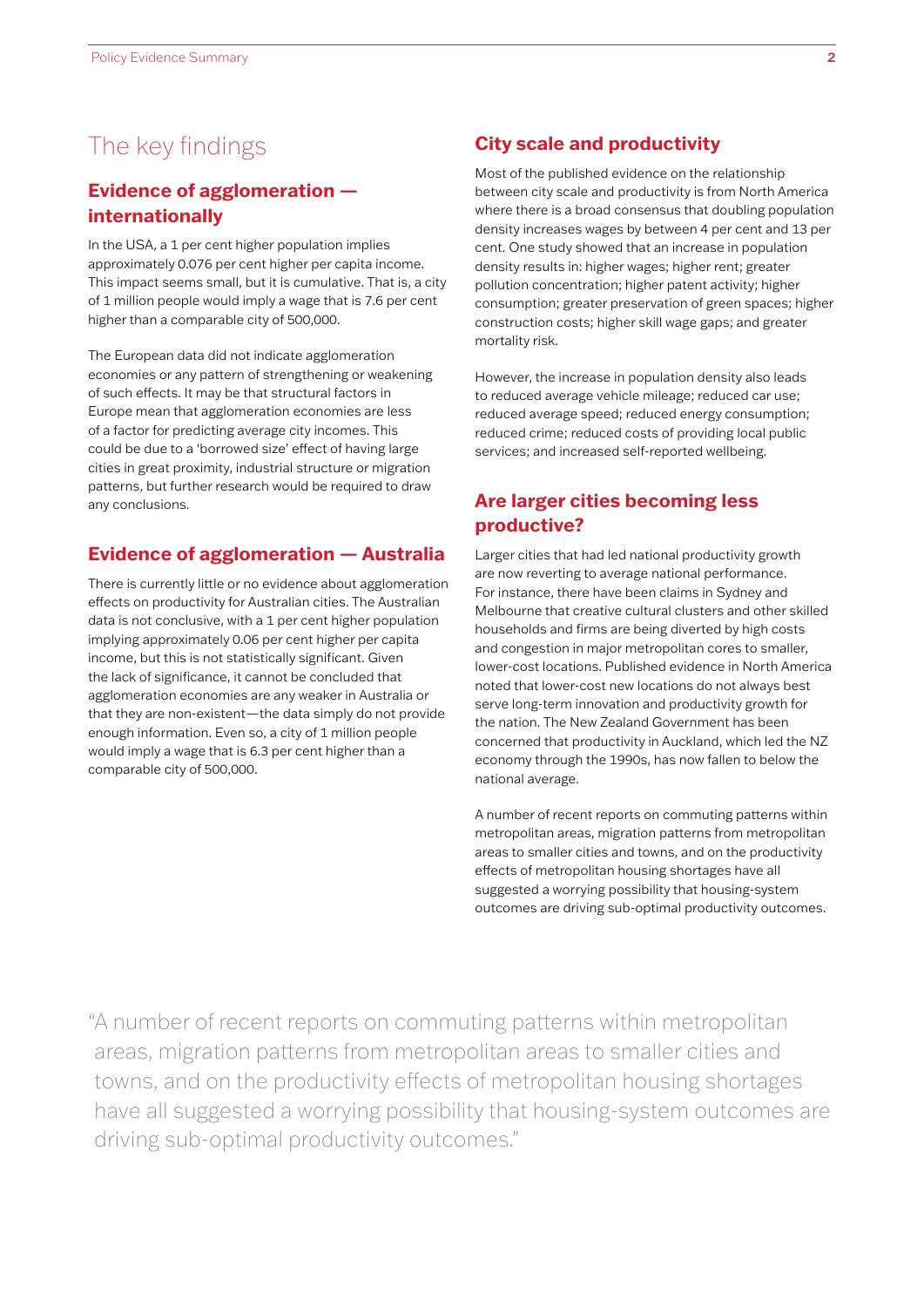### **Negative housing outcomes affecting productivity**

Regardless of the scale—or the causes—it is clear that housing outcomes are reducing productivity.

As rising housing costs are imposed on workers due to metropolitan growth, households may not be able to move into an area that would offer them the potential to earn a higher wage. This then means that potential benefits from agglomeration accrue neither to firms nor their employees, but to those who own the scarce factors of production in the metropolitan economy—namely the owners of land and properties. Some firms are then unable to expand employment and output because workers' housing is simply too expensive. Both firms and households face the choice of relocating within or away from their present metropolitan home.

Rising house prices may change the composition and skill mix of the population within these metropolitan areas, which means the skills of the local workforce will change which then alters the industrial composition of local firms. For example, key public-service workers are often not highly paid and become excluded from access to the core population and employment localities where they are most needed. At the level of the metropolitan area as a whole, these effects may raise quit rates from the most pressured metropolitan areas.

There is growing statistical evidence that such processes are already impacting cities such as Sydney, London, Toronto and Los Angeles where there have been increases in the rate of 25–40-year-old workers leaving the metropolitan areas for smaller cities and towns because of their frustrated demands for appropriate housing. Unaffordable housing limits local productivity growth by influencing labour supply, which cause losses in efficiency.

There are also risks that being affected by future pandemics in dense, large-scale cities will accelerate such shifts, reinforced by new possibilities for working from home. This will influence the mobility and diversity of labour markets, which are beneficial to labour productivity and city productivity.

"Unaffordable housing limits local productivity growth by influencing labour supply, which cause losses in efficiency."

#### **Migration away from larger cities**

Both internal and international movers have begun to disperse from metropolitan areas, as well as to migrate directly to new smaller areas, particularly in North America and Europe. New immigrants may settle directly in smaller micropolitan cities. A growing number of foreignborn households may also migrate from metropolises to smaller cities. Generally, international migrants tend to be particularly concentrated in global cities—which are usually the largest metropolitan areas—while internal migrants are starting to settle in smaller cities in advanced economies. The major metropolitan areas are losing the largest share of net domestic migrants. Within metropolitan areas, domestic migration also continues to accelerate to the suburbs of the major metropolitan areas.

Five of the Australian capital cities had negative growth rate of net internal migration in 2018–2019, apart from Melbourne, Hobart and Brisbane. The highest growth rate of net internal migration happened in some smaller areas. However, most of these big capital cities are still the most favourite places for international migration, enjoying the biggest growth rate of net international migration in 2018–2019.

Such reductions in migration to the largest metropolitan areas, and increases in exits from them, are consistent with the declining affordability and availability of housing. And they will have a direct effect in reducing and undiversifying the supply of labour.

Local-level housing and transport services are becoming impediments for global cities, such as Sydney, making it harder for them to attract mobile capital and labour including international students, tourists and young skilled workers.

#### **Boosting regional cities**

There is an argument that population growth redirected to regions and satellite cities would have an economic productivity dividend. These are the diseconomies associated with cities having grown too large, and in which the negative consequences begin to approach the magnitude of the positives associated with city size.

Researchers caution that for policies designed to subsidise the movement of firms or people, the simple existence of agglomeration economies does not necessarily imply that policy intervention should facilitate this, nor what form those interventions should take. They also note that 'the existence of agglomeration economies does not imply that the winning area will win more than losing areas loses'.